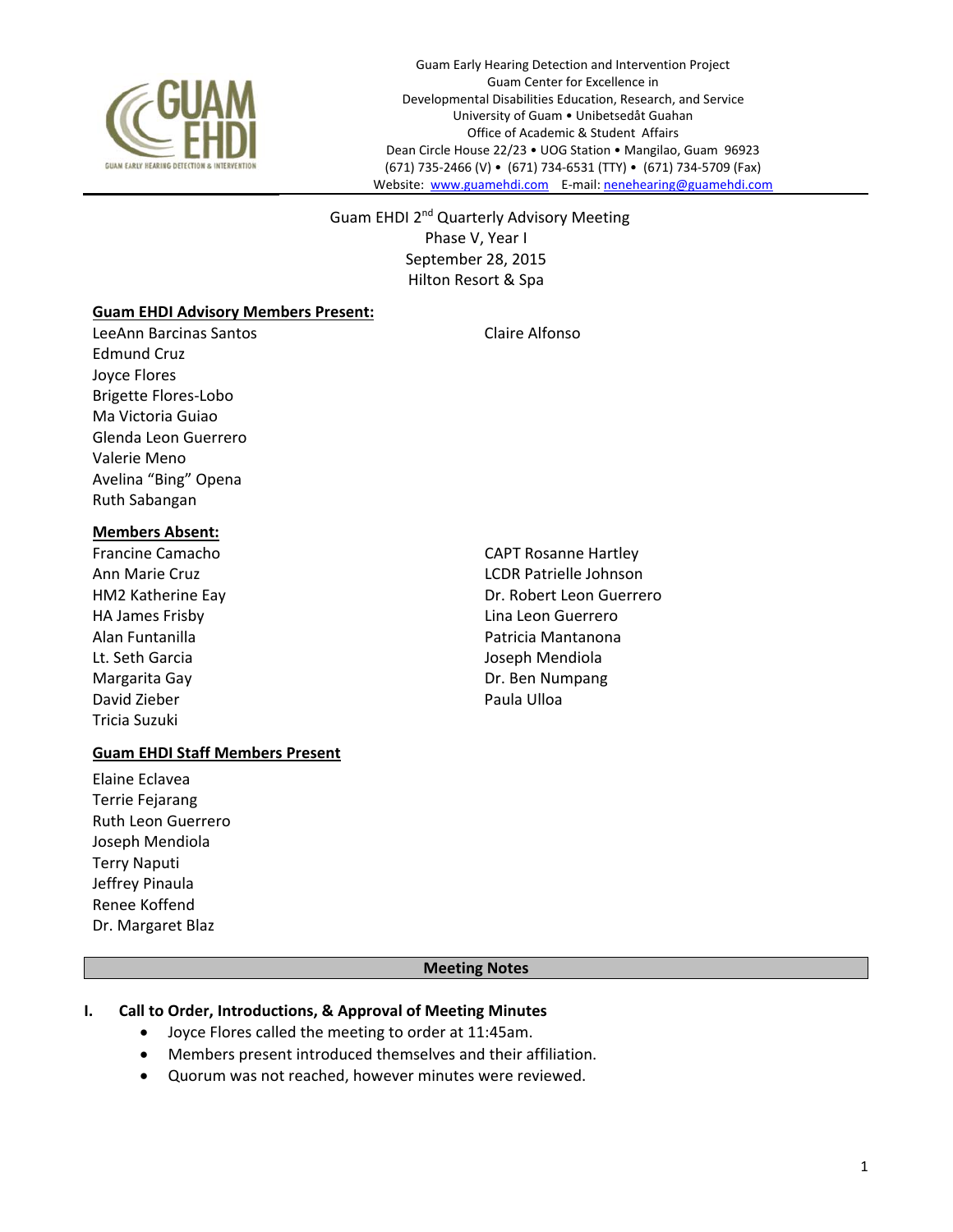

## **II. Rikohi: AIMS**

- Ms. Elaine Eclavea reviewed the outcomes for the meeting and gave a brief overview of the new focus for the grant funding. She also reviewed the "Model for Improvement" (MIF) process used for each AIM.
- 1. AIM 1: By March 31, 2017, Project Rikohi, with participating birth site screeners, will utilize specifically targeted and measurable interventions that are culturally and linguistically competent such as quality improvement methodologies in reducing the number of infants Loss To Follow Up/Diagnosis (LTF/D) who have not passed a newborn hearing screening examination prior to discharge from a birthing site to 1% or less.
	- $\triangleright$  Ms. Terry Naputi introduced the members for the AIM 1 QI team.
	- $\triangleright$  Ms. Eclavea introduced the sub-aims for AIM 1 and how the MIF process is used for this AIM.
	- Mr. Jeff Pinaula introduced the "Plan, Do, Study, Act" (PDSA) cycle for the sub‐aim to "Increase accuracy of family contact information by 10%" and the strategies to be used:
		- Revise hearing screening form to include physical address.
		- Add checkbox in ChildLink to verify all information is accurate.
		- Provide training to GMHA staff on revised hearing screening form.
		- GMHA will include physical address information in monthly data submission to ChildLink.
			- Mr. JJ Mendiola shared information on the progress from this strategy.
	- $▶$  Ms. Eclavea reported data on the 2<sup>nd</sup> sub-aim, "to decrease the number of refer of OAE by 10%." She also talked about the time it takes nurses to prepare the newborn to conduct the AABR screening and that if they can reduce the refer rate of the OAE screening then that will decrease the AABR rescreen and outpatient rescreen. Strategies used:
		- Track individual hearing screeners to provide more support to those screeners.
		- Ms. Renee Koffend will provide the training support and one on one coaching for those screeners.
- 2. **AIM 2:** By March 31, 2017, Project Rikohi, with participating birth site screeners and early intervention staff, will utilize specifically targeted and measurable interventions that are culturally and linguistically competent such as quality improvement methodologies in reducing the number of infants LTF/D currently at 6% who did not pass the outpatient hearing screening by one month of age to 4% or less.
	- $\triangleright$  Mr. Pinaula introduced AIM 2 and the sub-aims.
	- $\triangleright$  Mr. Mendiola reported on the progress of this QI team. QI team has not had a 2<sup>nd</sup> meeting but during initial meeting QI team wanted to review data points. He reported on the data points that were reviewed for this AIM. Data points reviewed:
		- All infants needing an outpatient rescreen by 1 month of age.
- 3. **AIM 3:** By March 31, 2017, Project Rikohi, with early intervention staff, will continue to utilize specifically targeted and measurable interventions that are culturally and linguistically competent such as quality improvement methodologies in reducing the number of infants LTF/D for Diagnostic Audiological Evaluation (DAE) by 3 months of age from the aggregate 16% from 2011 to 2014 to 8% or less.
	- $\triangleright$  Mr. Mendiola reported on AIM 3 and how AIM 3 and AIM 5 QI teams were combined as the teams consisted of the same members.
	- $\triangleright$  Mr. Mendiola reviewed each sub-aim and the data for each sub-aim.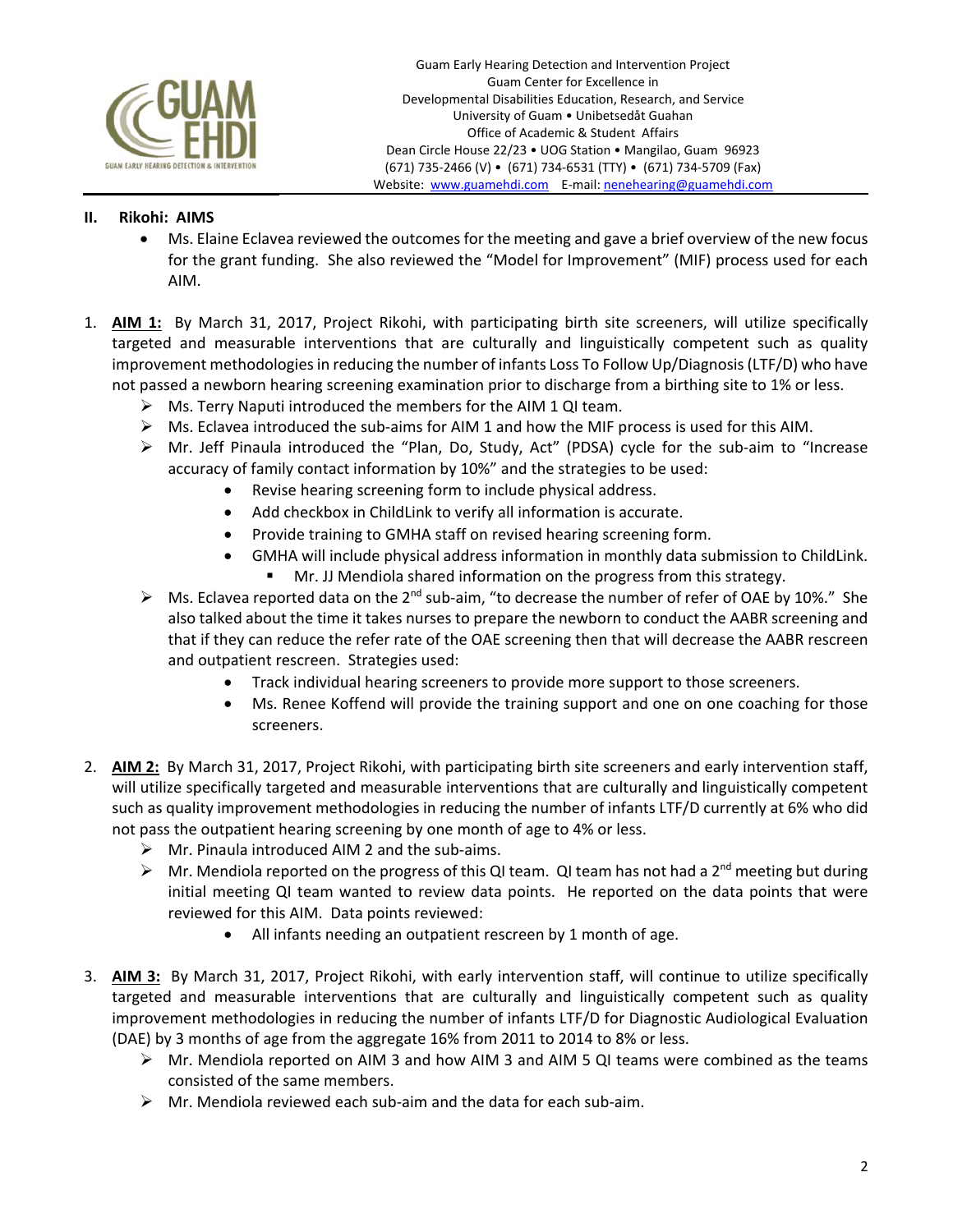

- $\triangleright$  Ms. Fejarang recognized Renee Koffend for conducting DAE on a volunteer basis for children needing DAE that had not had one.
- $\triangleright$  Ms. Koffend gave feedback on DAEs she has been conducting the past few months.
- $\triangleright$  Members discussed the state of insurance in Guam in regards to procuring a hearing aide.
- $\triangleright$  Discussion took place on GEIS procedures for families to use their insurance and/or using the payor of last resort if families refuse to use insurance. Members asked for clarification and presentation on GEIS procedures at a later date.
- 4. **AIM 4:** By March 31, 2017, Project Rikohi, with the medical home and early intervention staff, will continue to utilize specifically targeted and measurable interventions that are culturally and linguistically competent in reducing the number of infants LTF/D who have high risk factors for late onset and progressive hearing loss who fail to return for rescreen by six months of age from the current level of 20% to 10% or less.
	- $\triangleright$  Mr. Mendiola introduced AIM 4, sub-aim for AIM 4 and data. He reported on the data point the QI team wanted to review. Data point reported on was: What was the average age at High‐Risk rescreen of infants that were coming in for their 6‐ month follow‐up.
	- Mr. Pinaula reported on outreach events and total number of children screened at GEIS Hearing Screening Clinics for the months of June ‐ August 2015.
- 5. **AIM 5:**  By March 31, 2017, Project Rikohi, with early intervention staff, will continue to identify and utilize specifically targeted interventions such as CLC QI methodologies to ensure Individualized Family Service Plan (IFSP) are in place by six months of age for 100% of infant's identified with persistent and permanent hearing loss.
	- $\triangleright$  Included in AIM 3 discussion and reporting.

# **III. Open Discussion**

- $\triangleright$  Ms. Fejarang reported and opened the discussion on Media Development for Guam EHDI.
- Ms. Eclavea presented the Quality Assurance mid‐year technical report on the HRSA and CDC grant reporting requirements.She also reported results of the various Quality Assurance surveys and the process of how the survey was administered and data collected and analyzed. Members discussed the results and various points of the survey.
- Ms. Koffend mentioned that media products should have pictures of babies with hearing‐aides.
- $\triangleright$  Ms. Eclavea reported results on the survey results concerning ChildLink transition to a web-based server.
- Any input from members on survey results shared is due by Friday, November 1, 2015.
- $\triangleright$  Guam Regional Medical City Hospital (GRMC) representatives discussed their process on referral and how they are still ironing out the details, especially with regards to reporting to ChildLink.
- Ms. Koffend reported on her recent training received from Bio‐Logic, the manufacturer of the hearing screening equipment that Guam's birthing sites use.
- $\triangleright$  Members gave feedback on effective public awareness on newborn hearing screening.
	- Awareness/information during pre‐natal care classes.
	- Feature individuals with hearing aides in public awareness materials (TV, Print, Social Media, Billboards).
- $\triangleright$  Announcements